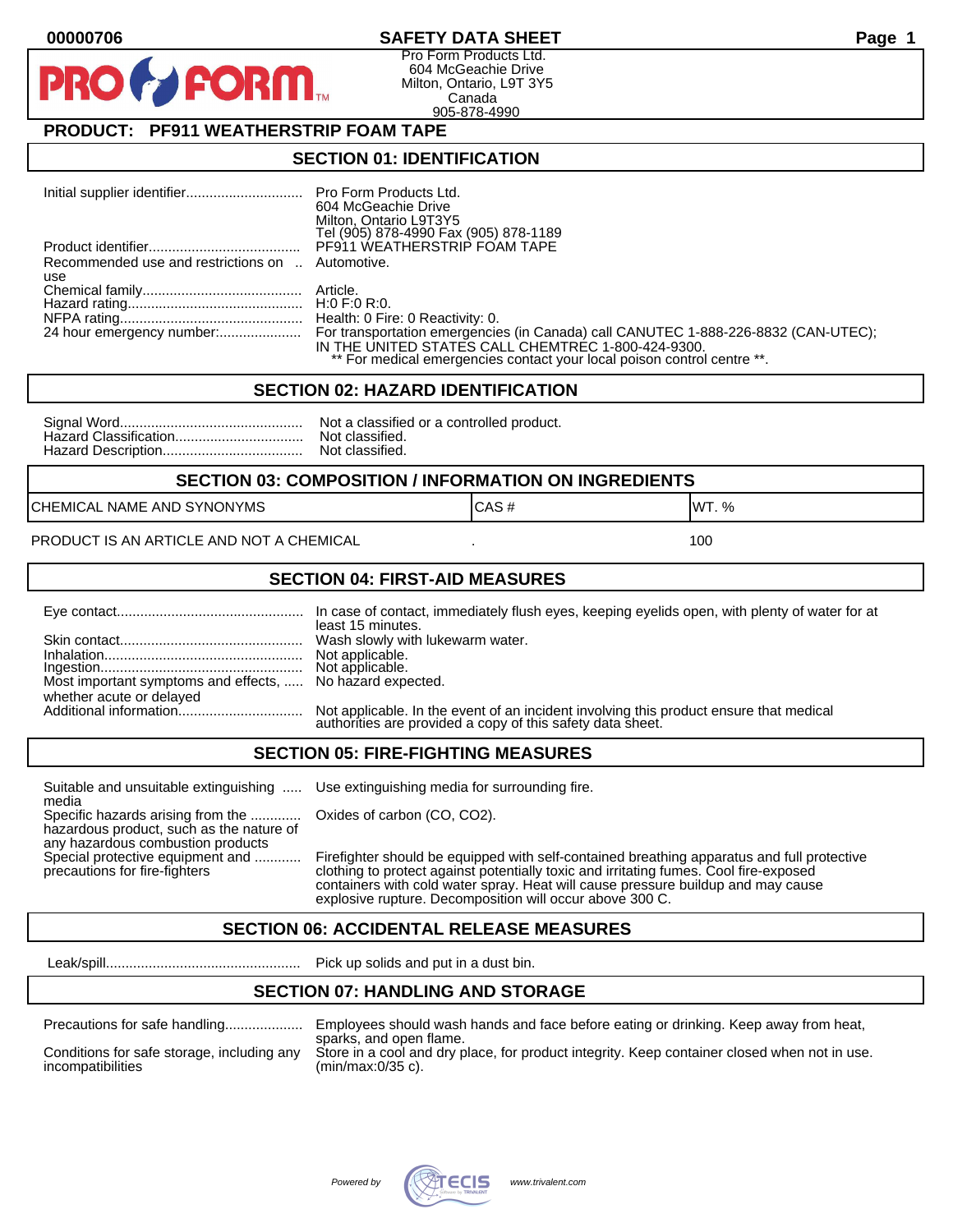**00000706 SAFETY DATA SHEET Page 2**

#### **SECTION 08: EXPOSURE CONTROLS / PERSONAL PROTECTION**

| <b>INGREDIENTS</b>               | TWA | <b>ACGIH TLV</b><br>STEL                                                                                                          | PEL | <b>OSHA PEL</b><br>STEL                                                              | <b>NIOSH</b><br>IREL |
|----------------------------------|-----|-----------------------------------------------------------------------------------------------------------------------------------|-----|--------------------------------------------------------------------------------------|----------------------|
|                                  |     | Not applicable.<br>Not applicable.<br>Not applicable.<br>Wear adequate protective clothes.<br>Safety boots per local regulations. |     | Educate and train employees on the safe use and handling of the product. Employees   |                      |
| Appropriate engineering controls |     | General ventilation.                                                                                                              |     | should wash their hands and face before eating, drinking, or using tobacco products. |                      |

## **SECTION 09: PHYSICAL AND CHEMICAL PROPERTIES**

|                                                | Tape.                                                             |
|------------------------------------------------|-------------------------------------------------------------------|
|                                                | Various colours. (Prolonged storage may lead to discolouration.). |
|                                                | Slight.                                                           |
|                                                | Not applicable.                                                   |
| Vapour pressure (mm Hg)                        | Not applicable.                                                   |
|                                                | Not applicable.                                                   |
|                                                | Not applicable.                                                   |
| Relative Density (Specific Gravity)            | No data.                                                          |
| Melting / Freezing point (deg C)               | Not applicable.                                                   |
|                                                | Insoluble.                                                        |
| Initial boiling point / boiling range (deg C). | Not applicable.                                                   |
|                                                | Not applicable.                                                   |
| Flash point (deg C), method                    | Not applicable.                                                   |
| Auto ignition temperature (deg C)              | Not applicable.                                                   |
| Upper flammable limit (% vol)                  | Not applicable.                                                   |
| Lower flammable limit (% vol)                  | No Data.                                                          |
| Partition coefficient - n-octanol/water        | No data.                                                          |
|                                                | No data.                                                          |
|                                                | No data.                                                          |

## **SECTION 10: STABILITY AND REACTIVITY**

| Conditions to avoid, including static  Keep away from heat.<br>discharge, shock or vibration<br>Hazardous decomposition products Oxides of carbon (CO,CO2). | Stable at normal temperatures and pressures.<br>Avoid heat, sparks and flames.<br>Possibility of hazardous reactions Will not occur under normal temperature and pressure. |
|-------------------------------------------------------------------------------------------------------------------------------------------------------------|----------------------------------------------------------------------------------------------------------------------------------------------------------------------------|
|                                                                                                                                                             |                                                                                                                                                                            |

# **SECTION 11: TOXICOLOGICAL INFORMATION**

| <b>INGREDIENTS</b> |                                                                         | ILC50                                                                                   | ILD50 |
|--------------------|-------------------------------------------------------------------------|-----------------------------------------------------------------------------------------|-------|
|                    | Not expected to pose any hazards.<br>Not applicable.<br>Not applicable. | occupational hygiene adhered to, risks are improbable. May cause mechanical irritation. |       |

## **SECTION 12: ECOLOGICAL INFORMATION**

Persistence and degradability................... Not available.

# **SECTION 13: DISPOSAL CONSIDERATIONS**

and methods of disposal, including any contaminated packaging

Information on safe handling for disposal . Dispose of waste in accordance with all applicable Federal, Provincial/State and local